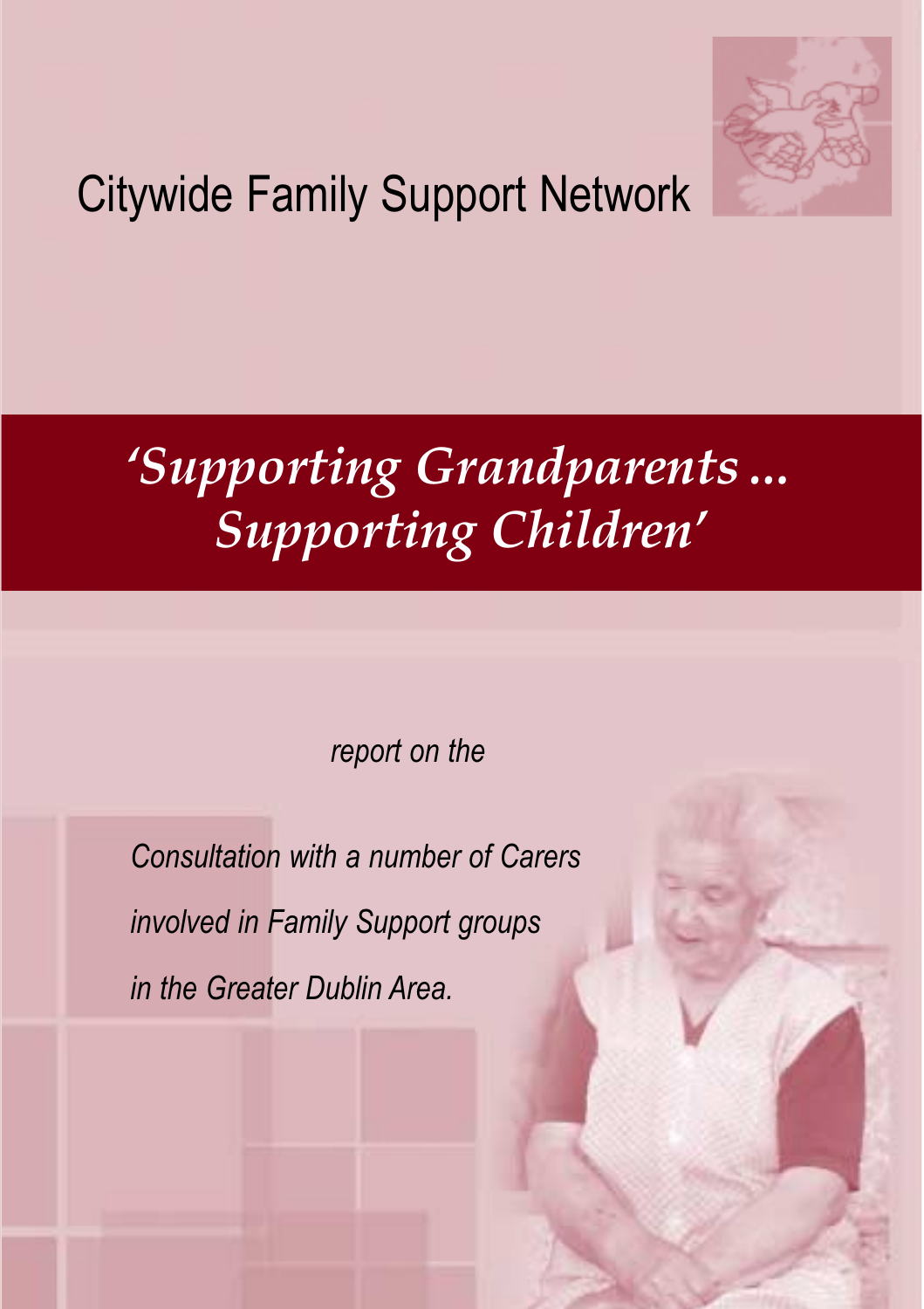# Citywide Family Support Network

# *'Supporting Grandparents… Supporting Children'*

*report on the* 

*Consultation with a number of Carers involved in Family*

*Support groups in the Greater Dublin Area.*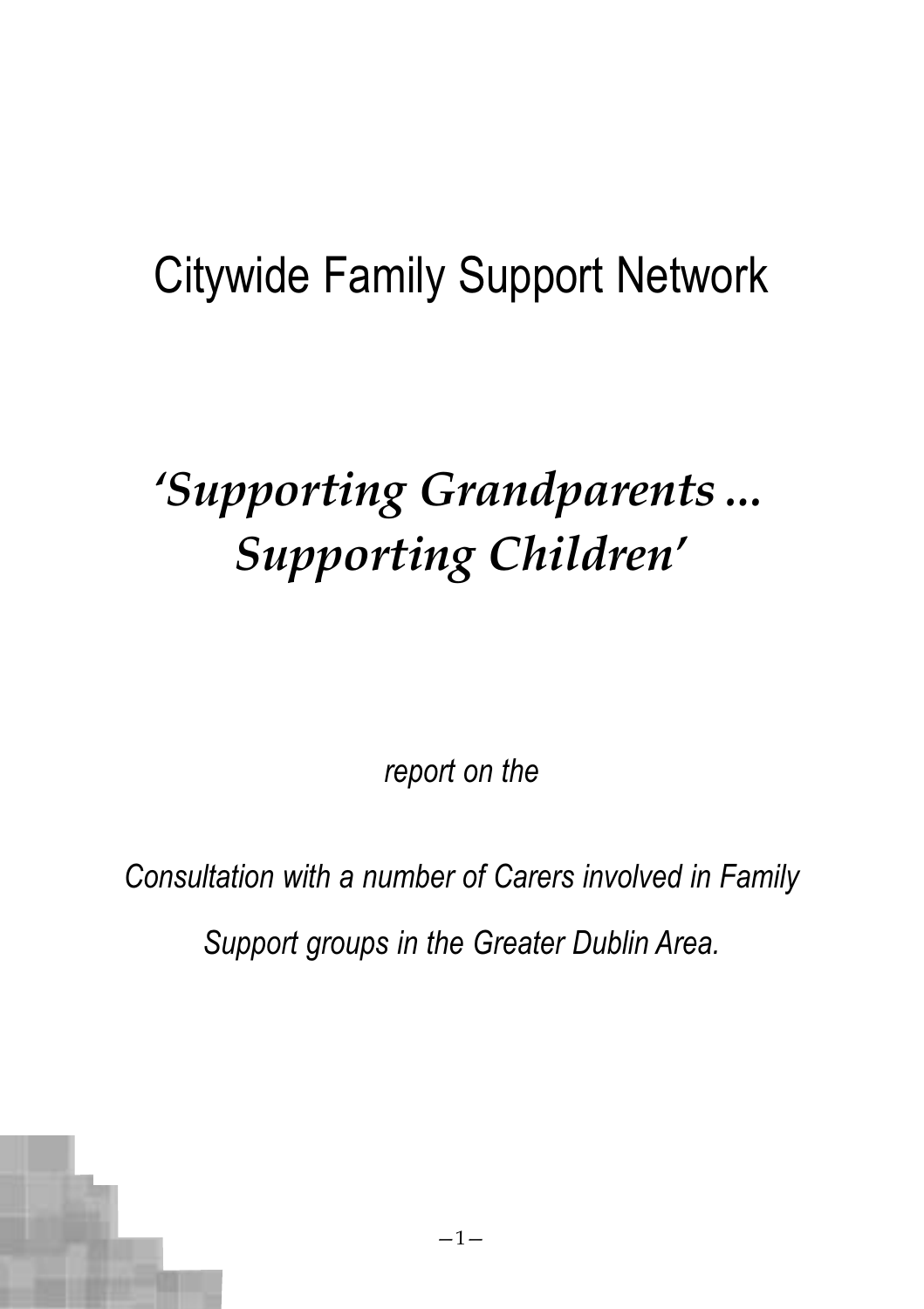reated by Printwell Co-ope<br>printwell@eircom.net<br>October 2004<br>-2*pdf created by Printwell Co-operative printwell@eircom.net October 2004*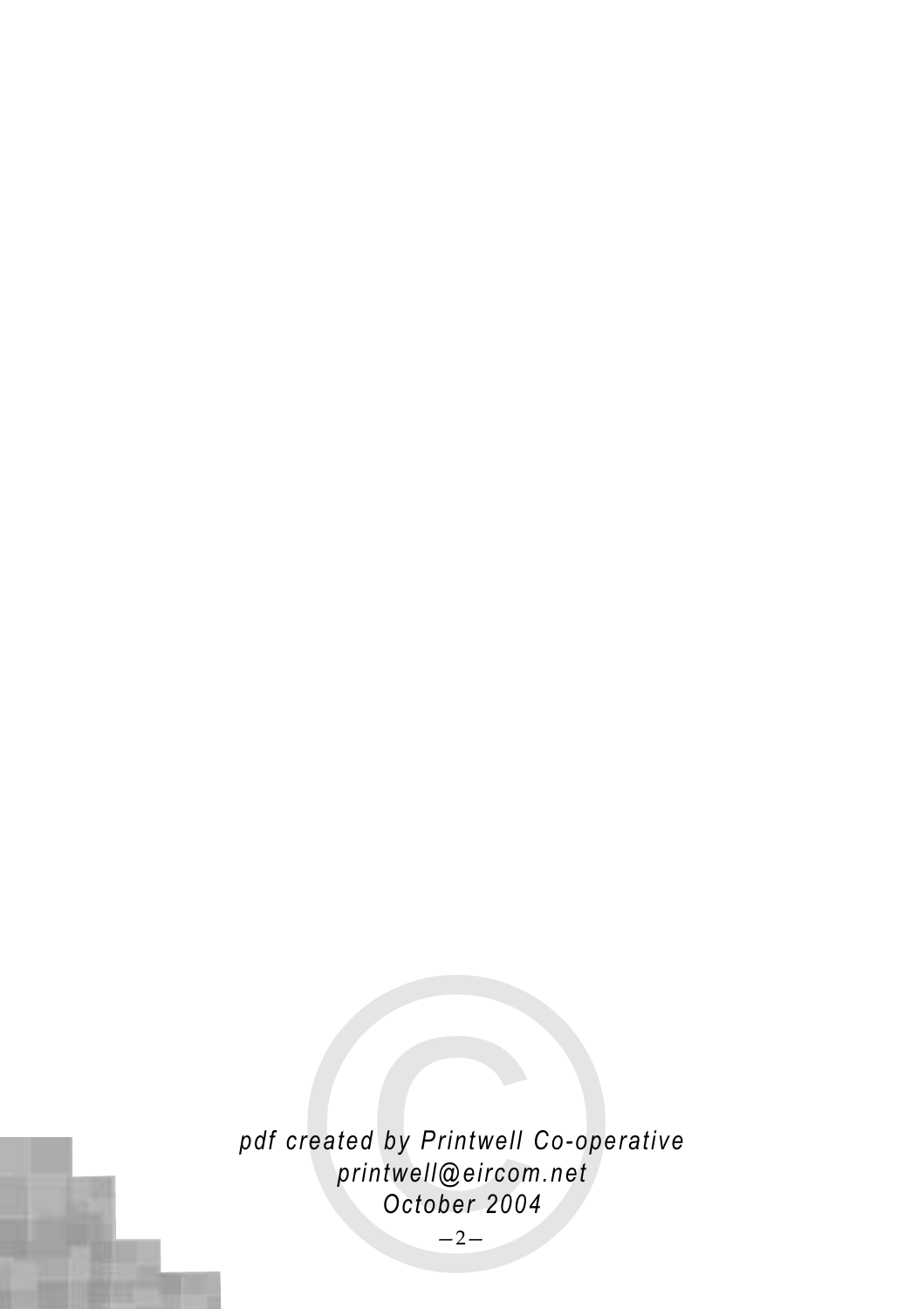# *Background*

## **The Citywide Family Support Network**

The Citywide Family Support Network was formed by CityWide Drugs Crisis Campaign in 1999 and consists of representatives of local Family Support Groups, individual family members and those working directly with families of drug users from Dublin and right across the island of Ireland. Over 50 support groups are affiliated at present. The Network is continually growing with new groups being set up.

#### **Aims**

The Family Support Network aims to:

- ▲ Raise awareness of family support work and its role in the community.
- ▲ Highlight the importance and value of work done by family support groups.
- ▲ Provide information to families and communities on existing services and supports.
- ▲ Highlight the extent of the drug problem and its effects on families and communities.
- ▲ Campaign for better services for drug users and their families.
- $\triangle$  Support the involvement of the people most affected by the problem families of drug users and drug users [themselves] – in the development and running of services and to ensure that adequate supports are put in place to enable this to happen
- ▲ Remember and commemorate those who have died as a result of drugs.
- ▲ Offer support to each other as members of the Network.

## **Advantages**

Being part of the Network gives:

▲ Family Support Groups strength through contacts with similar groups and through the exchange of information.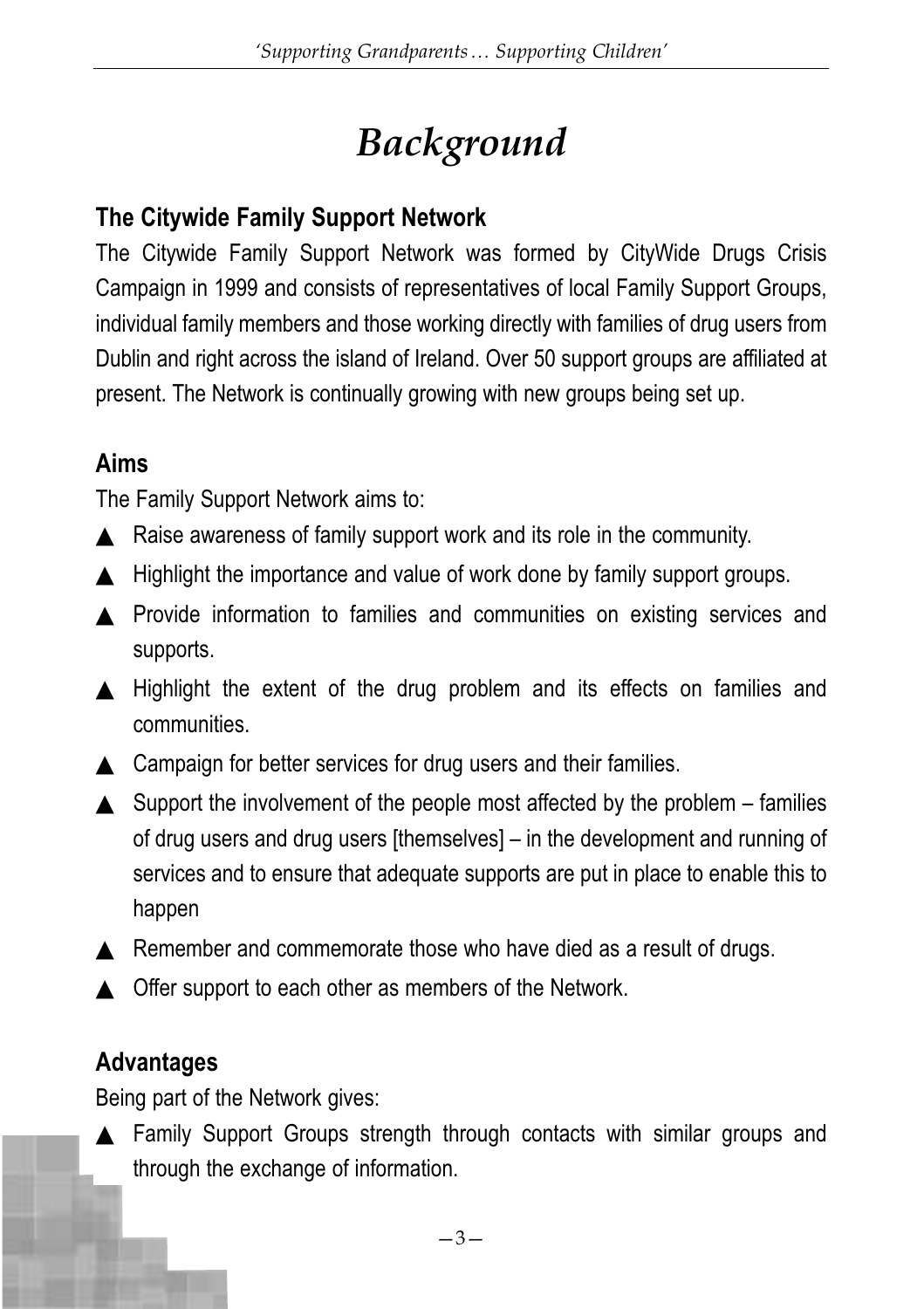▲ Family Support Groups and individuals a sense of security in knowing that problems do not have to be solved in isolation – that there is support available for families of drug users.

The work of the Network is facilitated by Citywide Drug Crisis Campaign, established in 1995 by Inner City Organisations Network (ICON), to bring together communities from across Dublin struggling with the heroin crisis. Citywide works to promote and support a Community development approach to the drugs problem – involving those who are most affected by the problem in dealing with the problem – drug users, their families and communities.

#### **Carers**

The Citywide Family Support Network, referred to as the Network throughout the document, has been involved on an ongoing basis in the active support of those grandparents or extended family members who take on the role of caring for the children of drug users. These drug users may have died. Others may still be involved in drug use and so can no longer care for their children. Some are affected by serious health matters such as Hepatitis C, HIV and AIDS; and therefore are not in a position to be able to care for them. Relatives, grandparents, brothers and sisters took on the care of these vulnerable children. These will be referred to throughout the document simply as carers.

Members of the Family Support Network had been in ongoing contact with various local networks. Through these contacts they became aware of the issues in relation to the above carers. Originally these local groups were in the greater Dublin area, but more recently this has included emerging networks and groups all over the island of Ireland.

There can be no doubt that there are a large number of carers in this position, both in Dublin and all over Ireland who are not in touch with the Network or any other services. Their isolation and need for support is an issue that needs to be further addressed.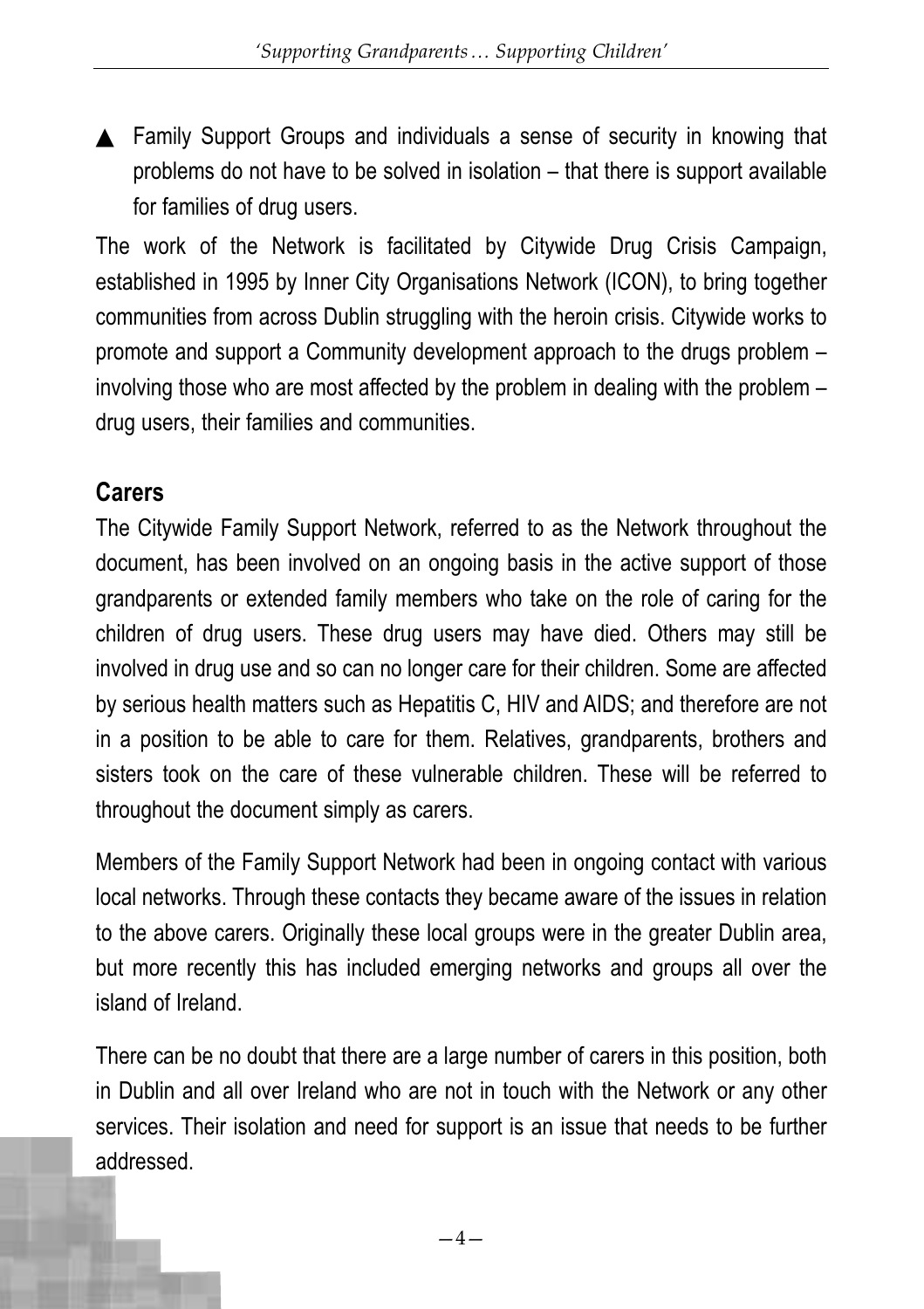Some of those involved in support groups were those who had been living with the devastating impact of drugs on themselves and their families but in addition were also put in the position of having to care for the children of their own sons and daughters. This was after raising their own families. Caring for the grandchildren presented a range of difficulties and issues that were particular to their situations. They required additional information. The support needs of both carers and children were very different. Also the children's needs included specific health, behavioural and other social difficulties. The Dundalk Conference focussed on identifying the variety of these issues and resultant needs.

# **Dundalk Conference**

Citywide Family Support Networks organised a Conference in April 2002; *"What do we all mean by Family Support?: Developing Partnerships."* The Conference focussed on identifying these issues and resultant needs. The aims of the Conference included :

- $\triangle$  To define what is meant by family support
- ▲ Identify the needs of Family Support Groups.
- ▲ Begin to develop a partnership between statutory agencies and family support groups to address the needs of drug users and their families.

Among the expected outcomes expected from the conference were to achieve:

- $\triangle$  A greater awareness of the impact of the drug problem on families.
- ▲ A greater awareness of the work of family support groups and the value of that work.

The final recommendations included the call that *'professionals… listen to and respect the views of the experts – the families of drug users and drug users themselves.'* This is to recognise the *'need of families to become partners in service development, service delivery and the policy making process.' (Conference Report p: 2004).* This led to discussions as how best to get the perspective on these issues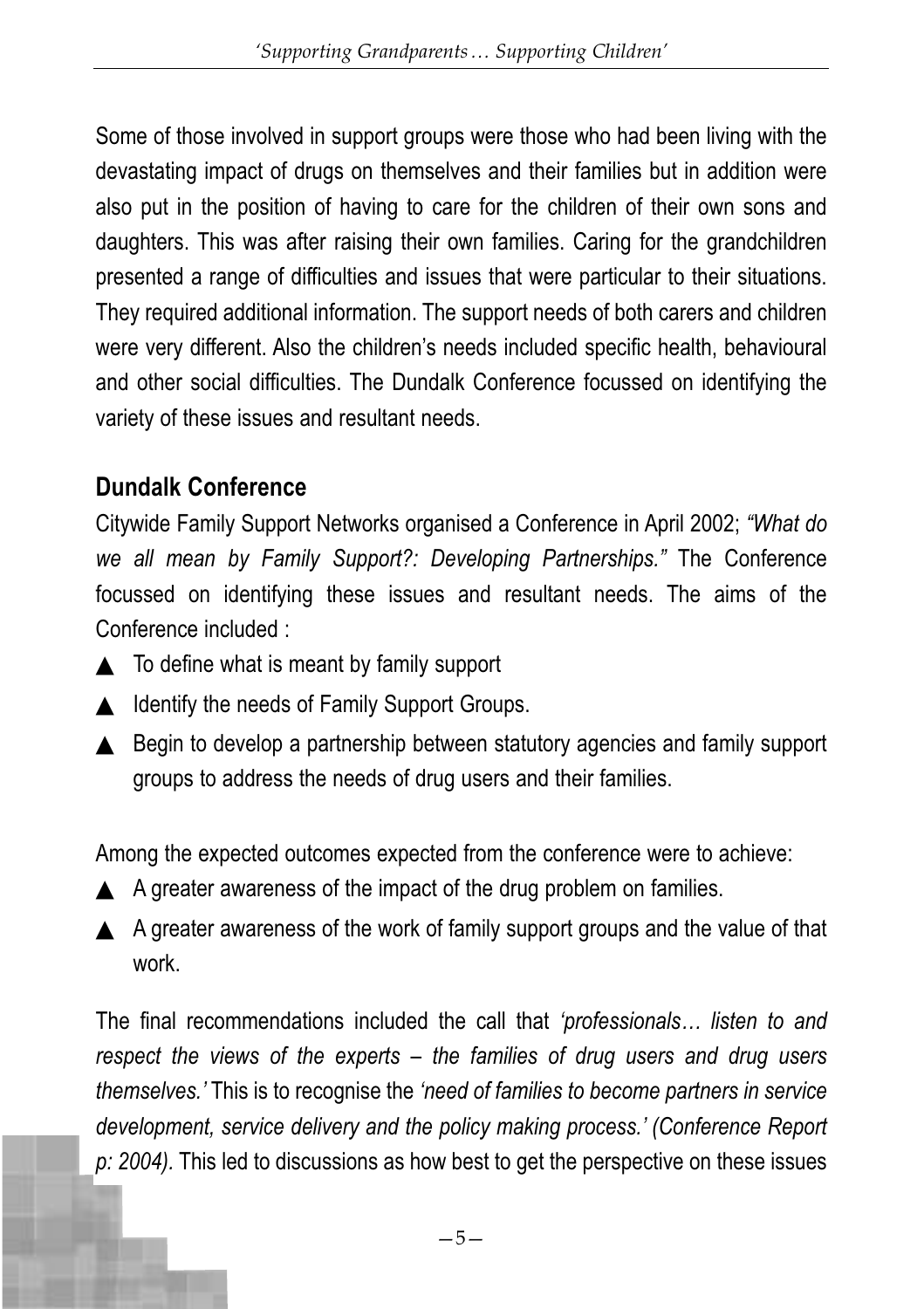from grandparents and carers themselves, in order for Citywide to develop policy and advocate for their needs with State and other agencies. Although there were some specific needs identified and discussed at the Dundalk conference, it was considered helpful to further consult with this group.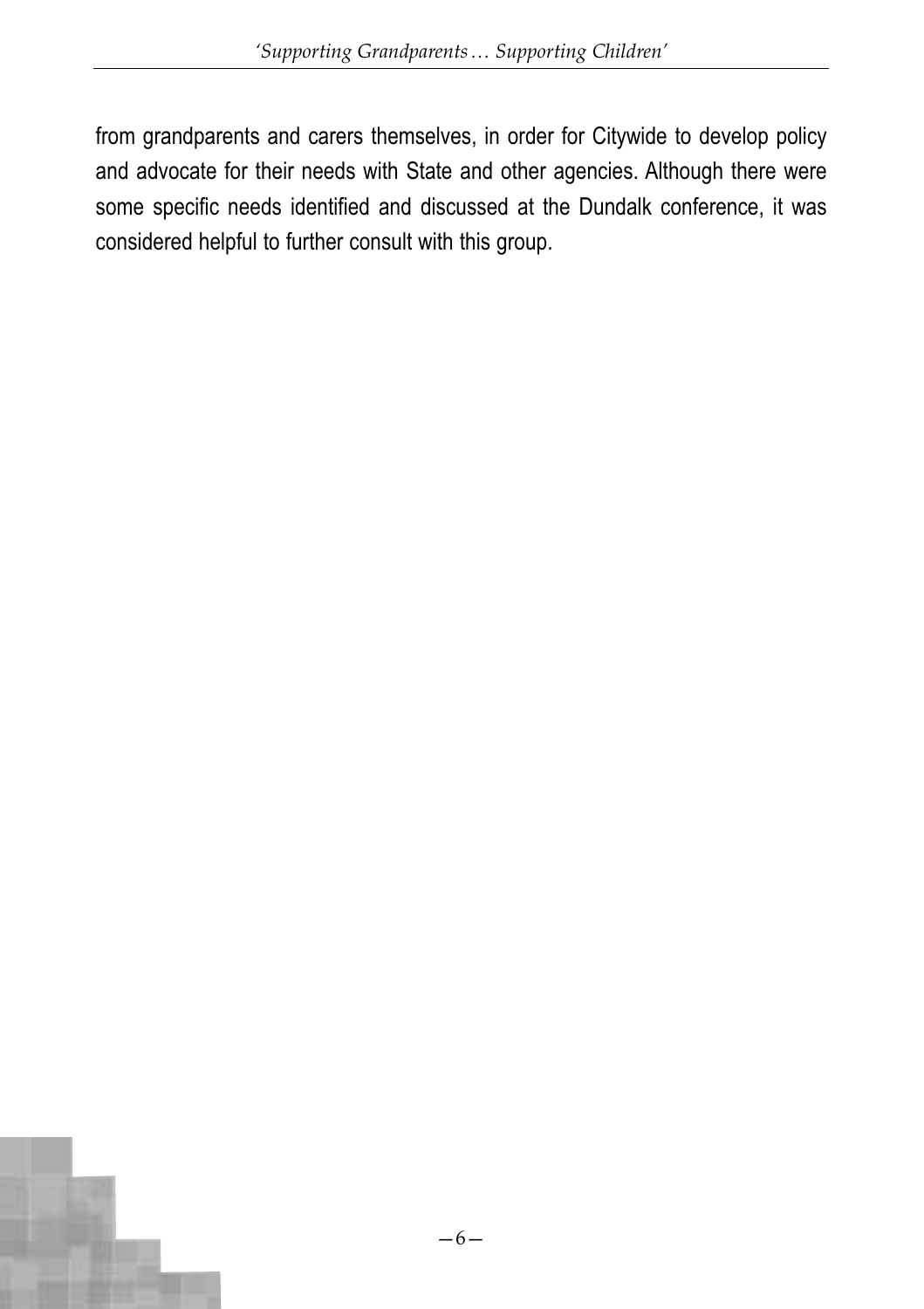# *Consultation with Grandparents Group*

CityWide Family Support Network who were in contact with individuals affected by these issues, became aware of a number of common issues and difficulties that emerged on a regular basis. These included:

- ▲ What were the actual entitlements of those caring for grandchildren etc?
- ▲ What was the difference between The Orphan's Allowance and payments for Health Board sanctioned foster parents?
- ▲ What was the role of Social Worker and other Health Board services in relation to their own and the children's support needs?
- ▲ Could grandparents apply, in their own right, to foster under Health Board regulations? (under Section 36 of the Child Care Act 1991).
- ▲ Where could this group get the advice and support they required in their own areas?
- ▲ Why was getting support and help so complicated and hard to find?

It was proposed to further explore the issue of supporting those groups of grandparents or extended family members who were or had been carers — *the experts.* The aim of the consultation was to explore their experiences by identifying:

- ▲ What had or had not helped?
- ▲ What are the key agencies?
- ▲ What specific information did they require?

This was to inform the ongoing work of the Network by identifying a number of practical steps that would enable it:

- ▲ To provide initial practical information and support.
- ▲ To identify and refer to the appropriate local Family Support Group.
- ▲ To encourage local groups to identify the local service providers especially those who are familiar with the issue and refer on.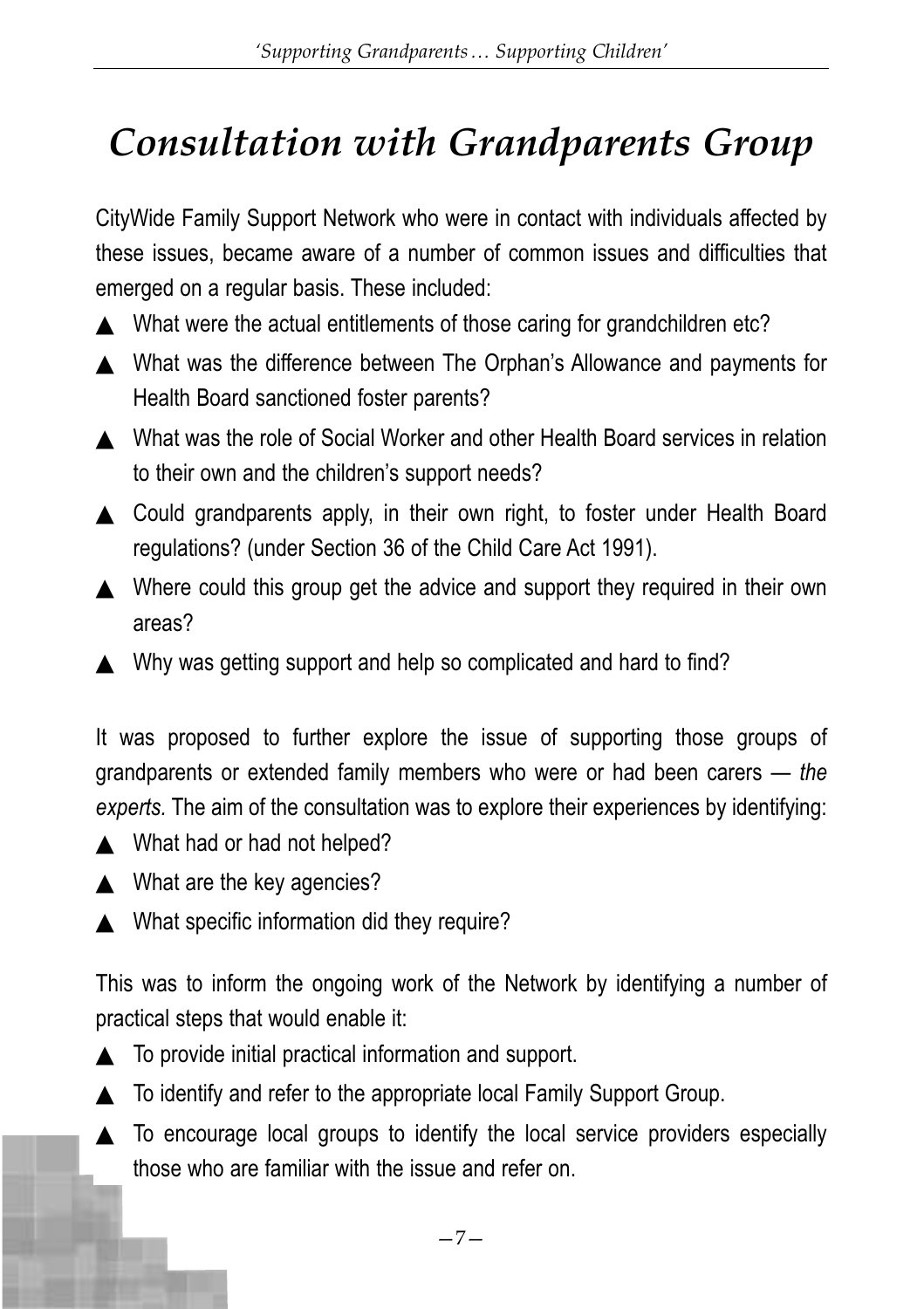$\triangle$  To work with the service providers in influencing policy to address the above issues and issues that will arise from the consultation process.

Patsy Moran (SWAHB) and Dave Little (NAHB) Community Development Workers were asked to conduct this consultation in partnership with the Network.

## **Aims of Consultation**

- ▲ To *enhance* the information that has been identified previously in relation to this group i.e. from Dundalk Conference and Network members etc.
- ▲ To *consult* with a range of grandparents and other relevant carers *('the experts')* around their own needs – what services have been helpful, not helpful, gaps etc.
- ▲ To use *information* to further inform Citywide policy as well as contributing to local Drug Task force and local Health Board policy.
- ▲ To *inform other Network actions* and initiatives (such as Resource Pack content, possible further research etc.).

#### **Objectives**

- ▲ To meet with a number of Network affiliated/representative groups in the Greater Dublin Area.
- ▲ To utilise techniques to encourage participation and qualitative information.

## **Methods**

Qualitative research - Focus Groups in a number of locations in the Dublin area. It was decided to use Participatory Appraisal (PA) techniques.

#### **Venues and groups**

These were to be arranged between the Network and Patsy Moran.

## **Time frames**

The consultation would take place during 2003.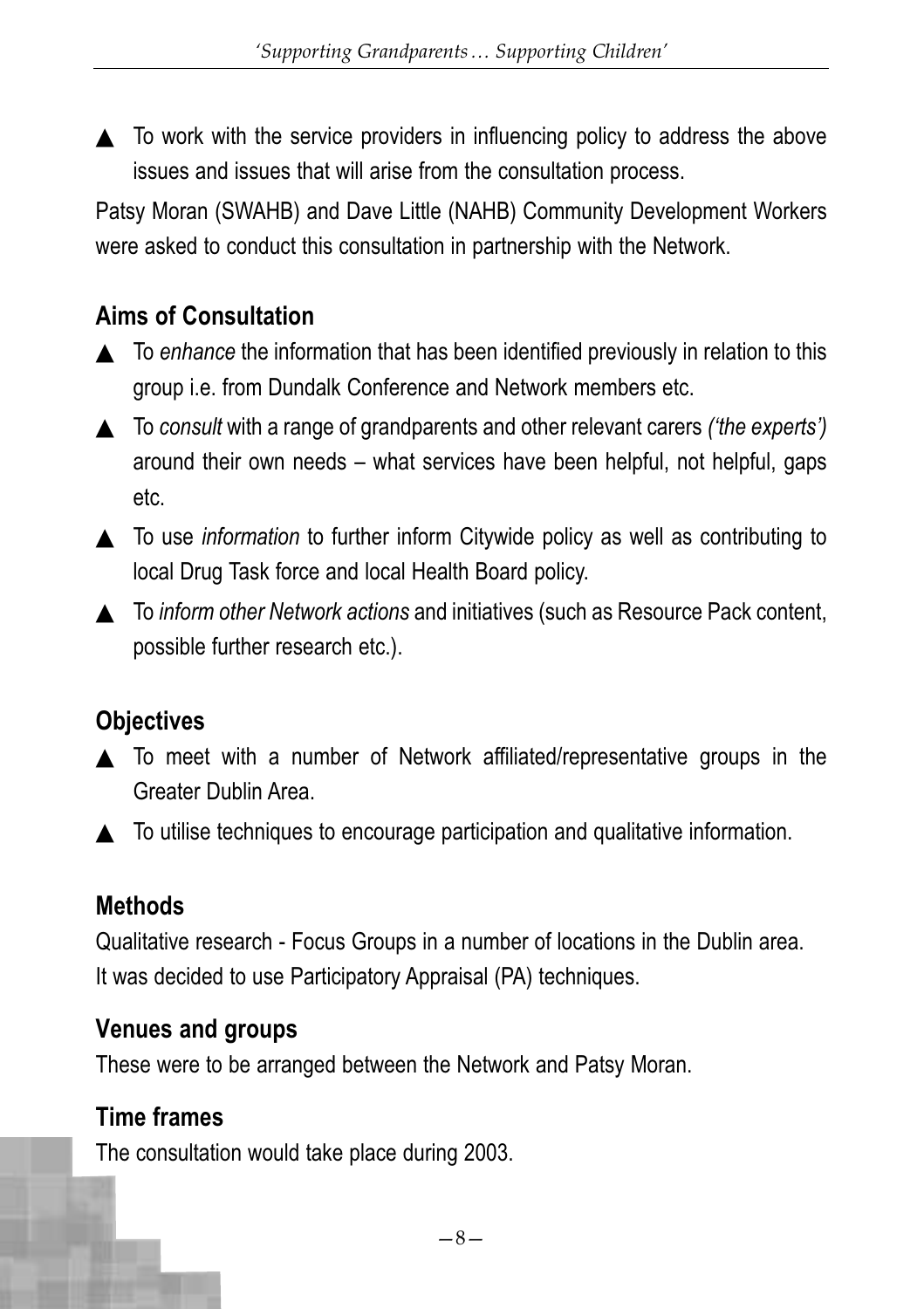#### **What is PA?**

Participatory Appraisal (PA) is a growing set of approaches and methods to enable local people to:

- 
- ▲ Share, enhance and analyse their knowledge of life and conditions.
- ▲ Plan, act, monitor and evaluate.

#### **Chambers, R. 1997,** *Who's Reality Counts?*

The methods used usually involve local people creating and analysing shared visual representation e.g. maps, models, ranking lists of their life and conditions. PA methods are an alternative to questionnaires and surveys, which are generally based on the view of those who draw them up. Techniques help people focus on their own lived experiences. Its informality and visual nature made it very suitable for working with groups where literacy is a potential barrier to participation. It enables people to share their ideas and knowledge about life and local conditions.

These techniques had been used in the North East Inner City by Community Development practitioners, as a method that Statutory agencies and Community Groups could utilise in consulting and accessing feedback from service users/clients in the development, planning and evaluation of their services.

#### **It was decided to use a number of simple PA exercises with the Groups.**

- 1 Brainstorm Exercise
- 2 Mapping exercise
- 3 Ranking exercise actions

Each group would also be given an opportunity to identify key agencies/groups and rank/prioritise actions necessary.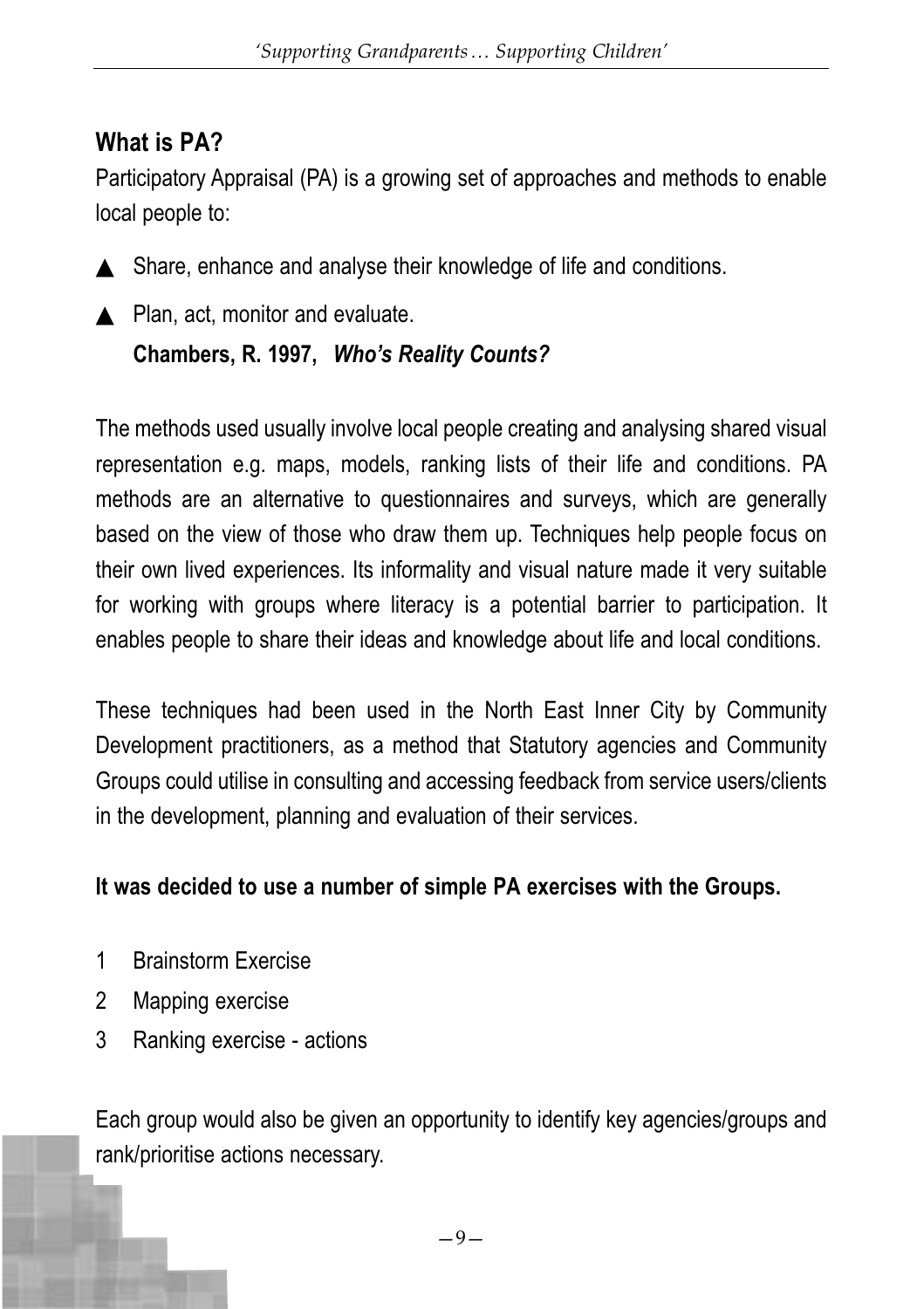# **Consultations**

Four consultations with four focus groups in a number of Drug Task Force Areas.

- ▲ Clondalkin Drug Task Force Area 28th May 2003
- ▲ Ballyfermot Drug Task Force Area 10th June 2003
- ▲ North East Drug Task Force Area 24th September 2003
- ▲ Dublin 12/Canal Communities Drug Task Force Area 21st October 2003

# **Difficulties with the Consultation**

There were practical difficulties in organising meetings with carers, such as arranging childcare, clash of work and voluntary commitment. This, compounded by isolation and stress, meant that certain carers could not always attend. There also was a perception that despite being involved in numerous discussions and consultations nothing had happened or changed. It was sometimes necessary to 'get behind' negativity, anger and hopelessness in order to explore positives. There was obvious anger with specific agencies, especially Health Boards and Social Welfare. There was an unwillingness to seek help from Social Workers for fear that the children would be taken in to care. This fear was heightened by the stigma of drug use. There was a lack of support, which resulted in a lack of hope. People's personal stories abounded often with harrowing detail and grossly unfair and arbitrary treatment by professionals. Negative feelings often obscured the positive help and support people were receiving or had received.

One aspect, which is both positive and negative, is that PA and similar methods do generate an awful lot of material!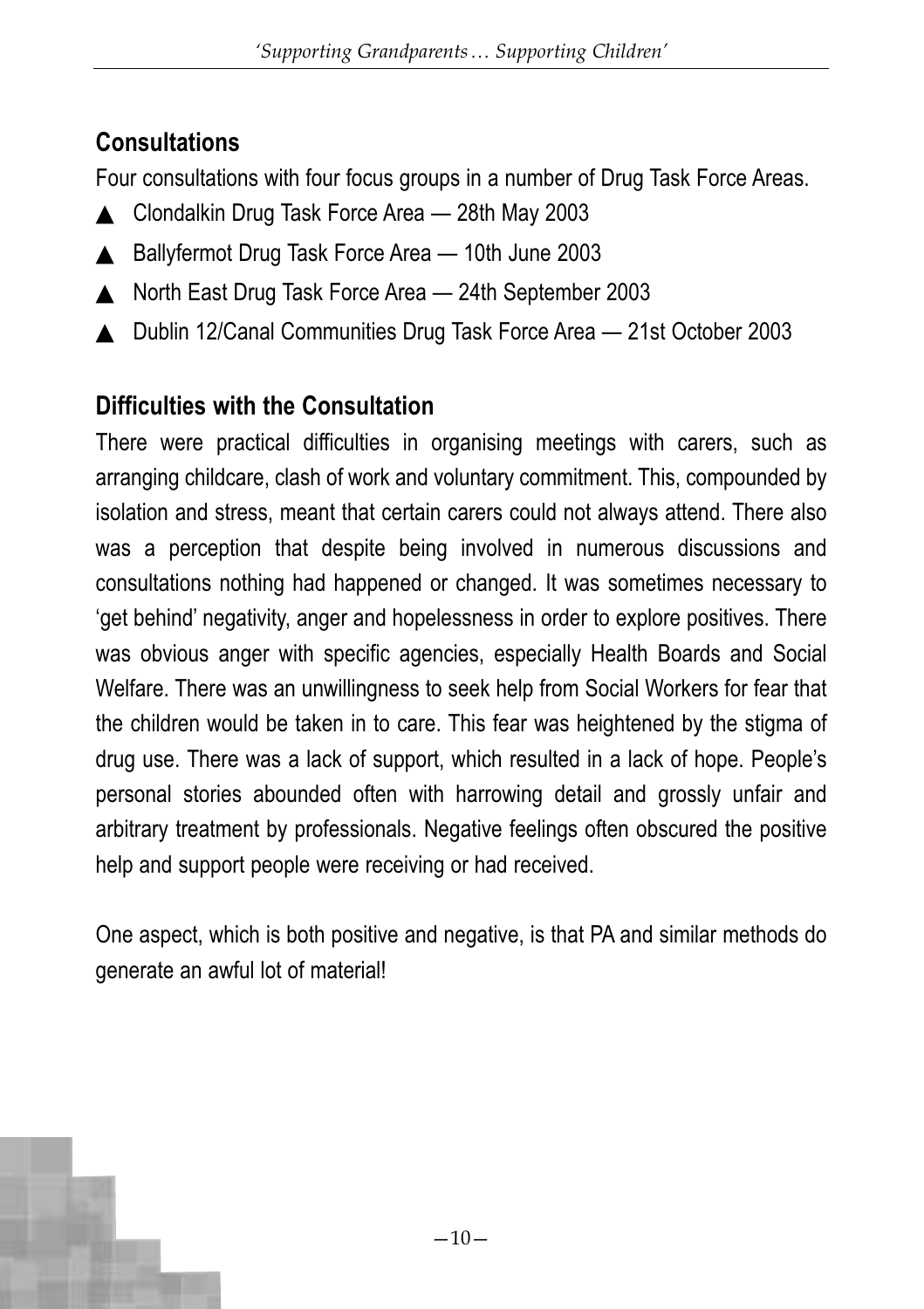# *Conclusions / Findings*

#### **General**

- ▲ There was a general sense of helplessness and isolation for carers.
- ▲ Those participating in the consultation reported a marked variety of experiences between the various geographic areas regarding information on and access to entitlements and services.
- ▲ Service provision and practice also varied significantly between the various areas and service providers.
- ▲ Legal issues and difficulties especially re custody or guardianship were commonly cited.
- ▲ Often the contentious nature of such issues was compounded by a lack of legal information and advice at local level.
- ▲ People often needed practical support and information but were unaware of where this was available.
- ▲ All groups identified the support that they received from others in their immediate Support Groups and local networks as the most important.
- ▲ It was noted that having an advocate for individuals was seen as being of great personal value and importance.

## **Services**

People noted a contrast between the Health Board role of child protection and an inability or unwillingness to offer more general support, which they perceived to be a role of Social Work. For example one carer had actively sought support from the Social Work team. This was not forthcoming. Years later a Social Worker materialised due to a related matter, and an assessment was suggested – '[Up to that]… I could have been anyone, minding the child!'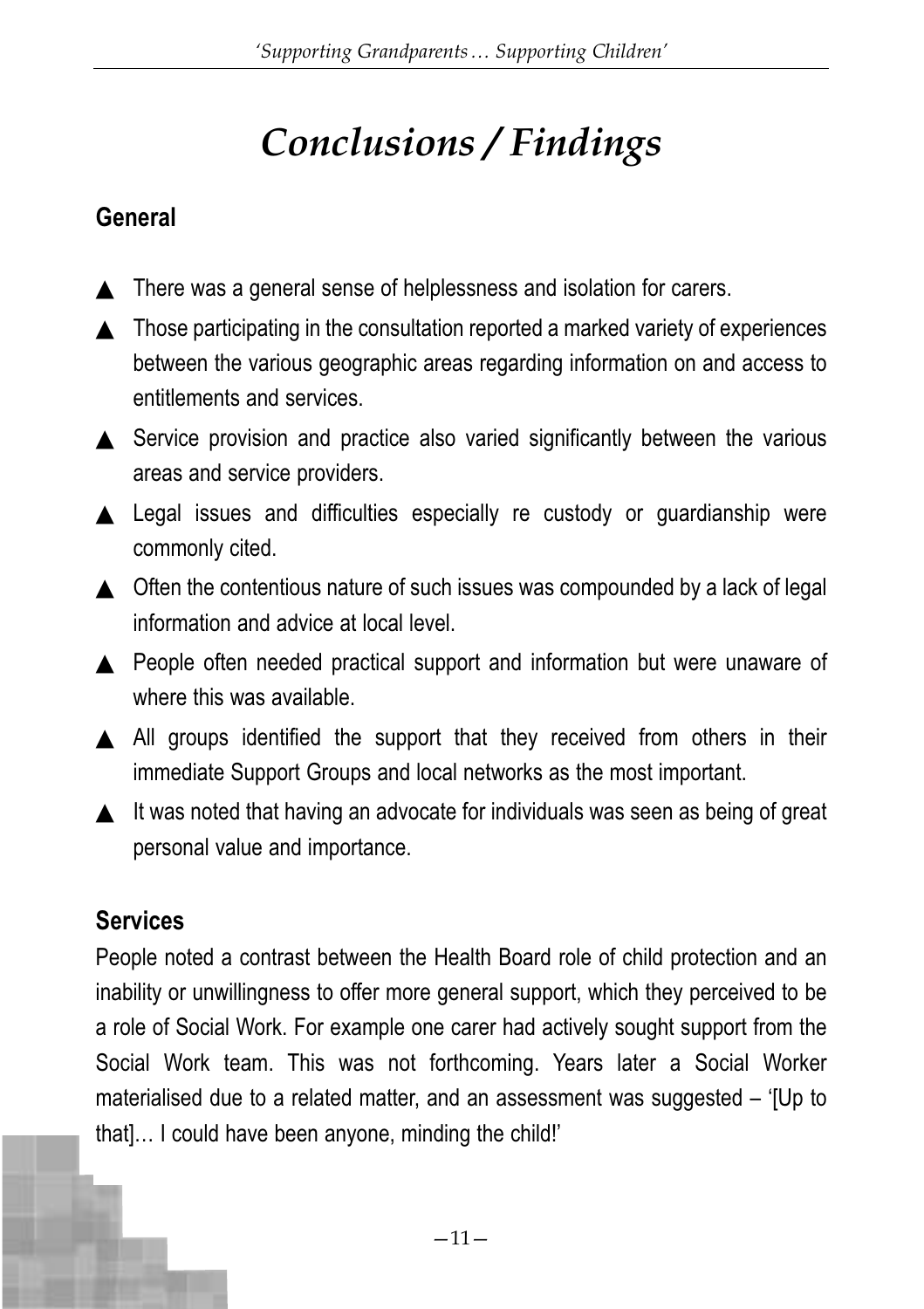Services in general were reported as being unresponsive with some notable exceptions. For example one worker was named and identified as being helpful however it was not known what agency she worked for! Those service providers, where supportive, were identified as being a good source of information and contacts. These included individual Community Welfare Officers, Social Workers, Public Health Nurses and local voluntary community based services. The attitude and conduct of the individual service provider interacting was often valued where respectful and scorned where disrespectful.

Individuals identified the availability of Child-care and after school clubs as of great help to them in their daily lives — it offered both respite to them and support to the children themselves.

There was not always a good knowledge of what general information and advice services were available in their locality (i.e. Comhairle, legal advice). When such services were tapped into they were deemed as being very helpful.

# **Community Welfare Services**

## **Entitlements**

- $\triangle$  Lack of clarity about what people were entitled to this varied drastically between the different areas.
- ▲ The entitlement of carers to apply for the Orphan's Allowance has only been made known in recent years.
- ▲ The lack of access to back to school allowances was deemed arbitrary and unfair and placed a huge burden on carers.
- ▲ Discrepancy between fostering rates and Orphans allowance was perceived as unfair.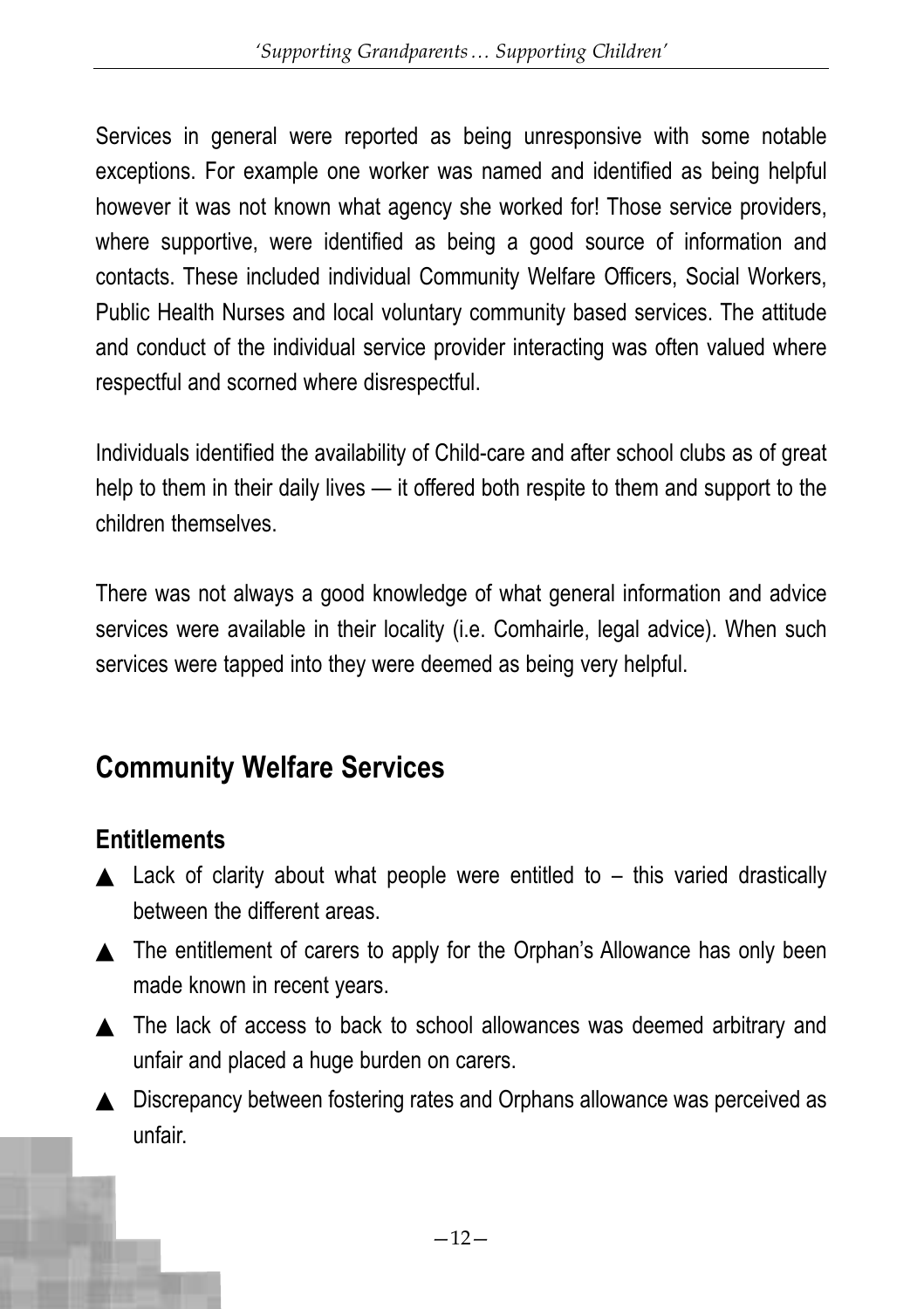- ▲ Often carers were simply not made aware about what their entitlements were.
- ▲ Service providers varied between areas in the actual delivery of services, which ranged from rudeness to courtesy and 'taking the time to help'.
- ▲ In the areas where it had developed having a designated link-person within a specific service provider was very helpful.

#### **Social Work Departments**

There was a perception that Social Work Teams focussed on the task of child protection and crises and so the needs of carers were considered low priority. Staffing shortages have impacted seriously on the needs of this group – the issues for carers may not be seen as emergency and hence not prioritised and allocated to specific Social Workers.

Their 'cases' were not allocated to a Specific Social Worker but dealt with by a rotating duty system by 'younger', 'inexperienced' Social Workers who didn't always know the full details. For that reason they constantly had to retell their story to a different worker each time – which rendered them vulnerable and frustrated.

There was a varying inconsistency between Health Board Community Care areas regarding service delivery and levels of support to carers – it was acknowledged that it often depended on staffing resources.

Formal Health Board assessments can often happen years after the events. This may be despite the fact that the child may have been in their care for those intervening years and known to the Social Work team.

If and when they happen the standard assessments, which are conducted with all prospective foster parents, can be perceived as obtrusive and crude by carers.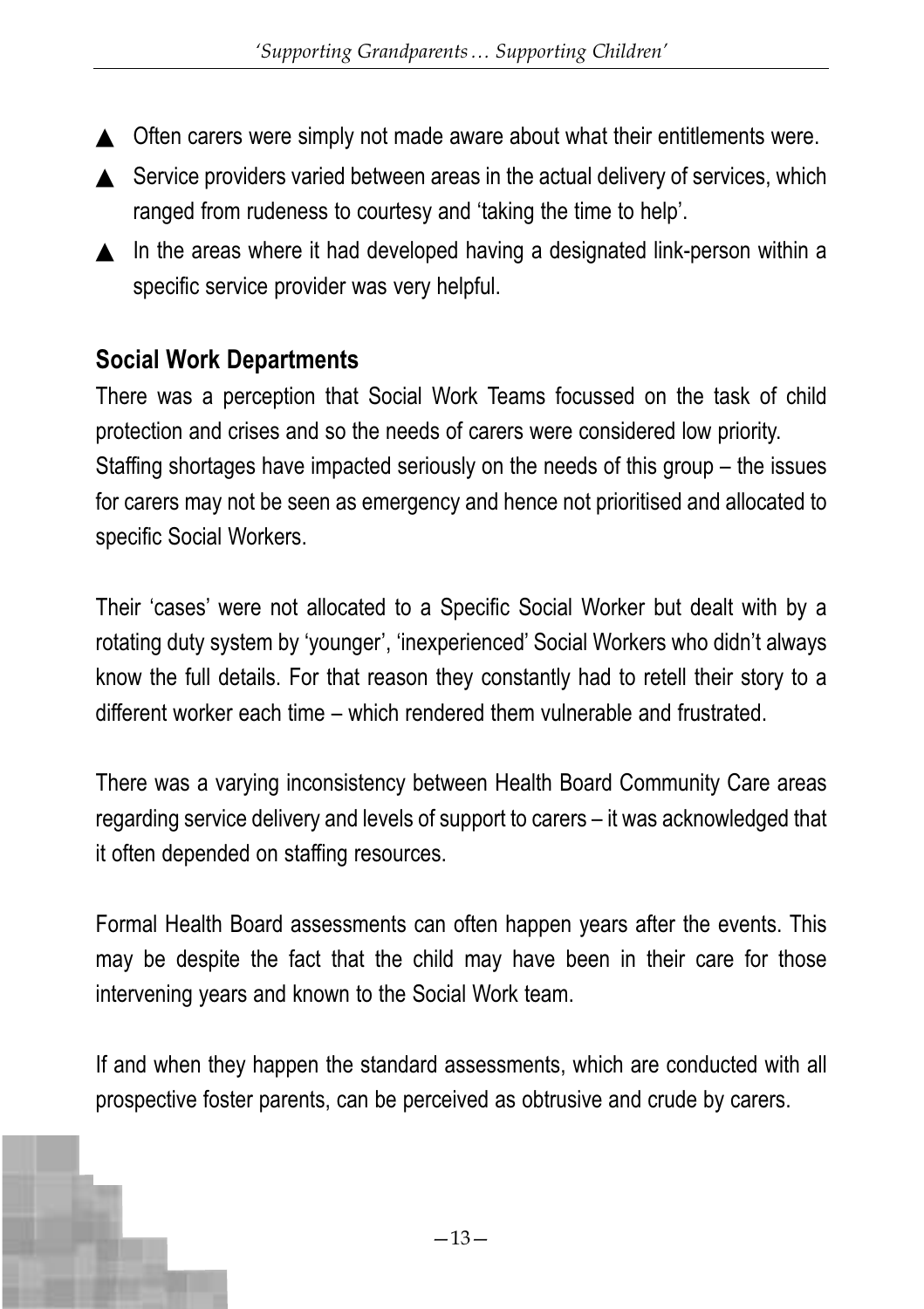In general, with only one noted exception, support and advice was not freely available to carers from Social work Departments.

# **Local Support**

- ▲ All participants in the consultation primarily valued the support of the local Family Support Groups and Networks.
- ▲ These groups need adequate resources and support to function, and this was not always available. Those consulted often relied on other community groups whose resources were limited themselves
- ▲ All participants in the consultation appreciated highly the work of the Network and specifically the staff themselves – in terms of personal support, support to the local support group, information and practical help .
- ▲ Financial Support to the various local support groups depended on the geographical situation and the development of services locally and ranged from non-existent to having access to paid support staff and projects.
- ▲ Having paid support workers in a locality was considered an advantage.
- $\triangle$  Local support groups also identified specific designated support workers paid or unpaid, as being helpful and supportive
- ▲ Advocacy, by a local support worker whether in a voluntary or paid capacity, CityWide Family Support Network and/or other designated Projects, helps people feel supported and get better information and access to services.
- ▲ There were mixed experiences of local Task Force Areas in relation to addressing the needs of families in general but those of carers specifically.
- ▲ Carers having representatives on or clear links into Task Forces were considered of value – people felt their voice could be heard.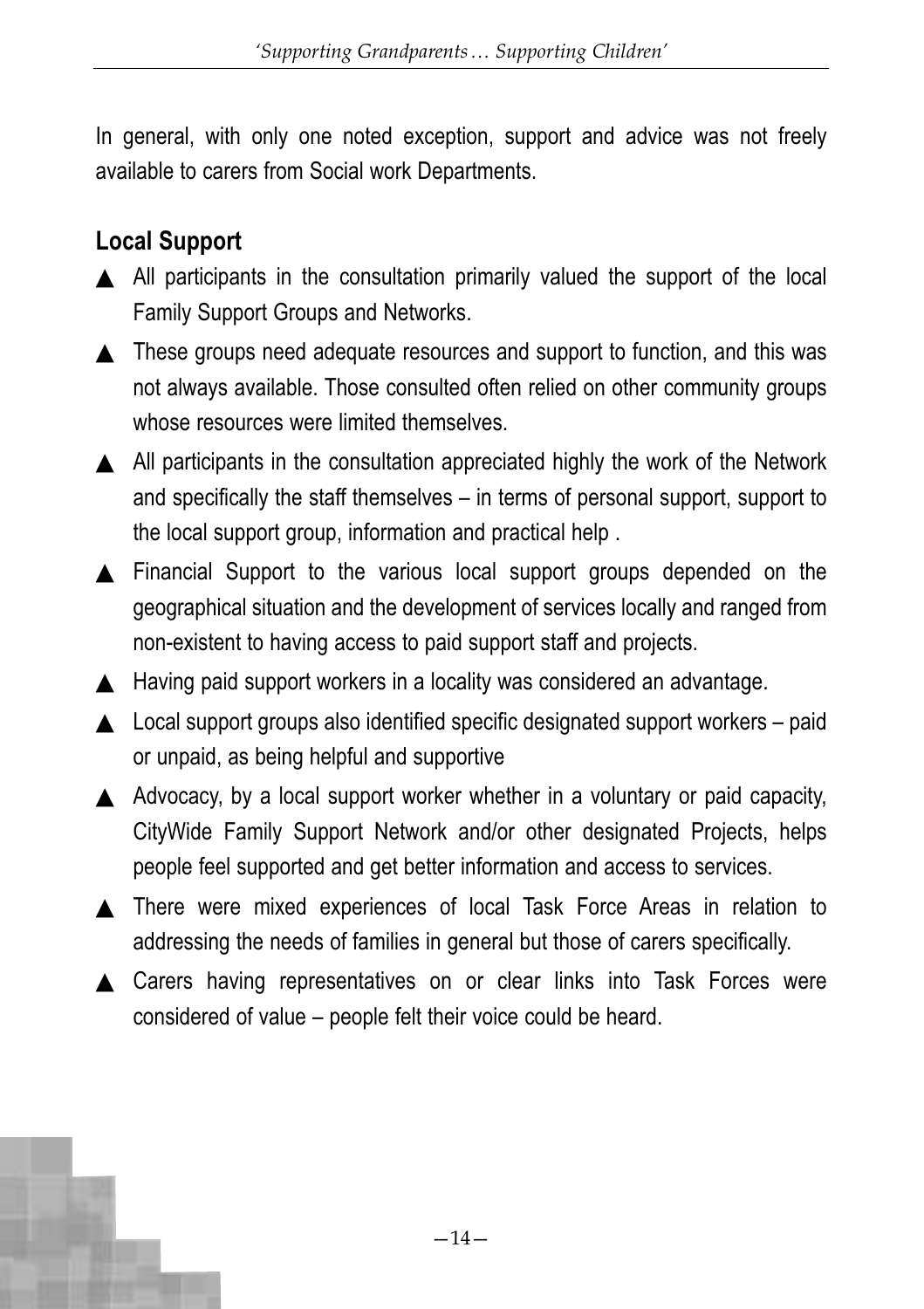# **Recommendations**

These recommendations are relevant to CityWide Drugs Crisis Campaign and the Family Support Network, the Local and Regional Drug Task Forces, National Drug Strategy Team, Area Health Boards, Family Support Agency and National Advisory Committee on Drugs.

- 1. Having access to designated (paid) specialised support staff necessary for this group is key. These can be employed through specialised local services such as Community Drugs Team, Family Resource Centres etc. where they exist or by providing the appropriate training to the more general health board family support services.
- 2. Local Community Welfare services must be open and transparent to these groups – specific links with Community Welfare services recommended.
- 3. Local Drug Task Forces (LDTF's) are key to move the needs of carers forward. They can advocate that the need of carers are fully represented on LDTF's– a place at the table often is an indicator of the availability of specific support services available in that LDTF Area. It is crucial that LDTF's should ensure representation for carers or their representatives in their structures.
- 4. Integration and real partnership between Statutory and community groups such as the partnership developed between the Network and the Departments of Justice, Equality and Law Reform and Health and Children on the issue of the recording of drug related deaths - at local level is imperative in order for this group to be adequately supported.
- 5. The availability of groups and activities in designated Projects are of great benefit to children and gives 'time out' and support to carers (e.g. residential holidays, afterschool clubs etc.).
- 6. Similar to the above, priority of access to high quality childcare and crèche places must be available for carers where necessary.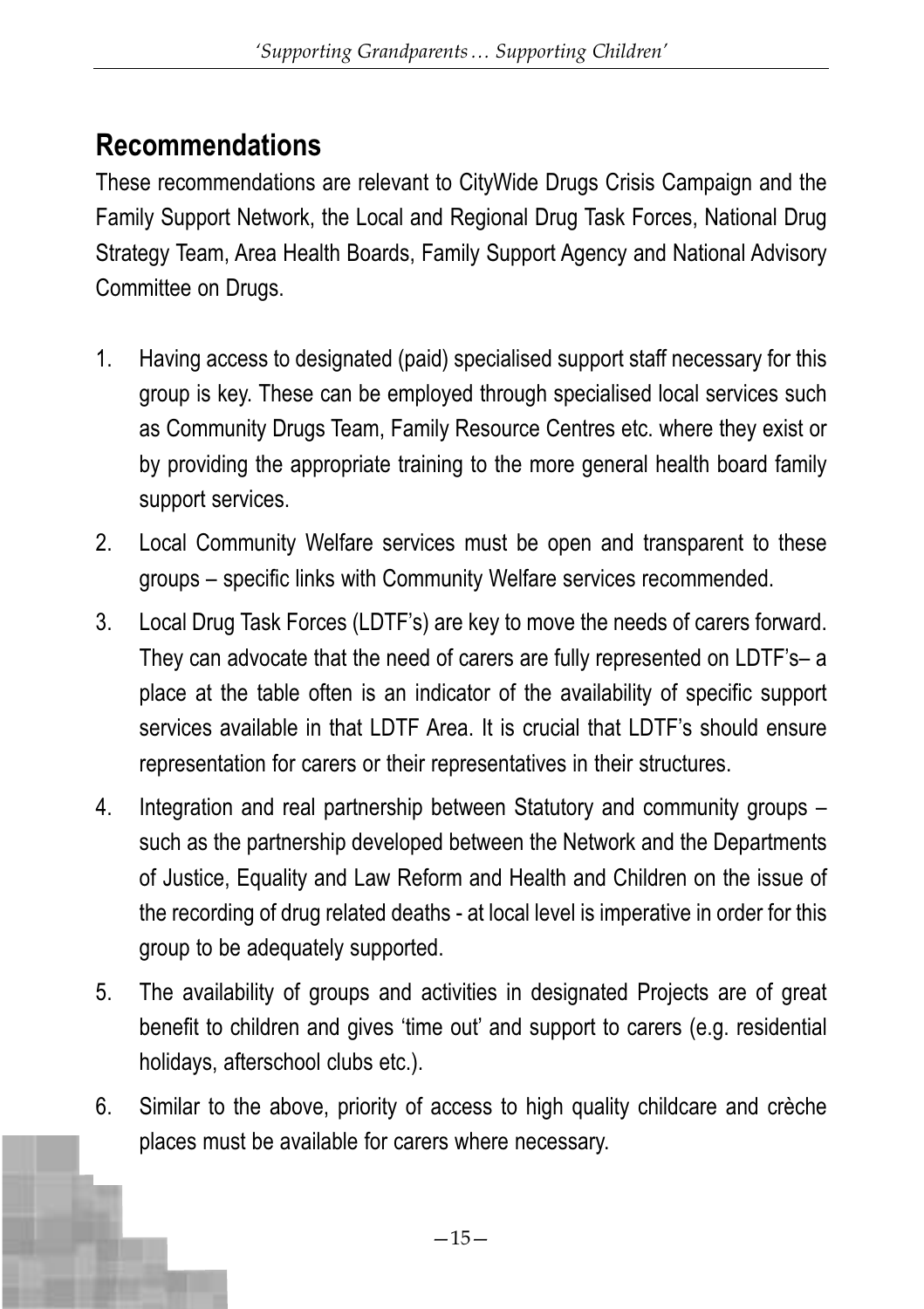- 7. Information Services it would help to make Groups more aware of where information and specific advice centres are situated i.e. Legal Advice, Welfare Rights and Entitlements etc. Specific support staff for carers would help provide links but also outreach by information services themselves would be of benefit.
- 8. Both carers and children need support Having specific local services for carers and children better again (a good example is Cumas Project in Clondalkin)
- 9. Social Work services need to be more responsive and stop problems arising at earlier stages in order to maximise its preventative and early intervention role under the Children's Act 1991.
- 10. Social Work assessments for Grandparents and carers must be sensitive and appropriate – not a generalised assessment. This is especially as children may have already been in their care for a long time. (It was acknowledged by carers that assessment was important to ensure the child would receive adequate care and protection).
- 11. Advocacy is a key role in supporting carers
- 12. Local Support Groups should be adequately resourced.
- 13. Adequate resourcing for Citywide Family Support Network, which would help local Support Groups and encourage mutual support among Groups.
- 14. Family Support Network as a general source of info to local groups of great value (including Information Packs etc.) however priorities should be focussed on how best to develop strategies to disseminate information at local level.